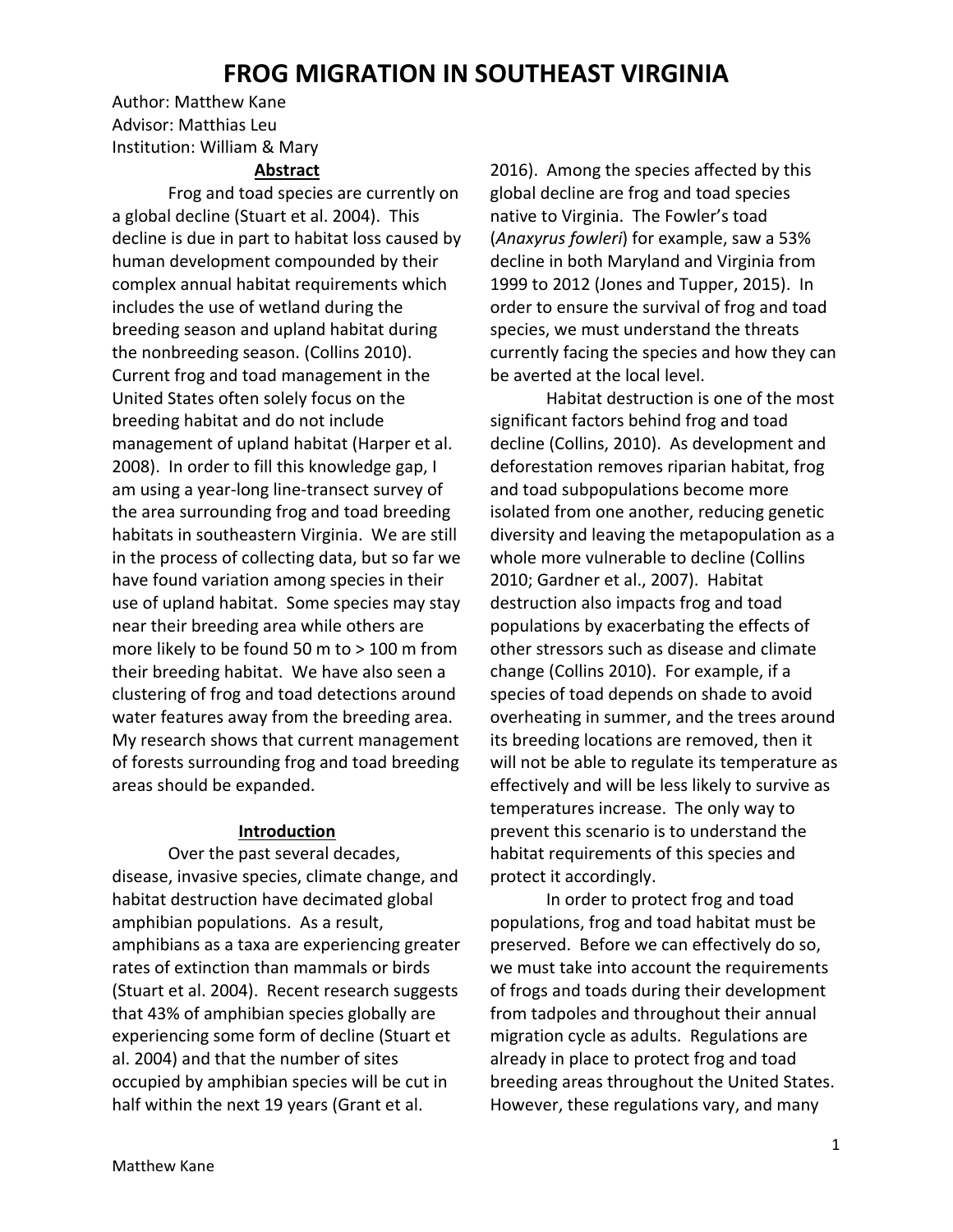protect only a small area around these breeding ponds. As a result, they might help tadpoles, but do little to protect frogs and toads that travel beyond these barriers or spend much of their adult life outside of the breeding pond (Harper et al. 2008). This issue is exacerbated by the current lack of knowledge regarding adult frog and toad migration and microhabitat use (Rowley and Alford, 2007). Until the migration of frogs and toads is well understood, policies are unlikely to effectively mitigate population declines.

The extirpation or extinction of frog and toad species will have drastic consequences for the ecosystems they inhabit. Frogs and toads interact with a variety of species due to their complex life cycle and presence in both aquatic and terrestrial ecosystems. They are a food source for birds, mammals, and fish as well as predators to insects, algae, and worms. Due to these interactions, they provide a variety of ecosystem services by consuming pests and limiting the growth of algae (Hocking and Babbit 2014). To preserve the biodiversity of Virginian forests and ensure these ecosystem services remain present, measures must be taken to halt the decline of frog and toad species. Preserving their habitat is one such measure, but current regulations have been ineffective in protecting adult frogs and toads (Harper et al. 2008; Harper et al. 2015).

My first objective is to determine where frog and toad populations stay during the nonbreeding season.In order to determine how much forest habitat they utilize, we must learn how far they live from their breeding locations during the nonbreeding season. To do so, we will utilize a line transects to examine the movement of a variety of species simultaneously. A line transect is a survey method in which an observer walks along a pre-determined line

and counts the number of frogs and toads spotted while walking. The perpendicular distance between spotted individuals and the line can then be used to determine the density of frogs and toads around that line. By conducting line transects both close to, and far from, breeding locations, we will determine how far different species move from their breeding habitat during the nonbreeding season.

My second objective is to make recommendations to policy makers and conservation organizations on how to effectively protect frog and toad habitat. With the insights into frog and toad migration we gain from the line transects, we will learn more about what portions of habitat are of particular importance to these species. We can then use this information to create useful habitat protection recommendations for frog and toad conservation efforts.

#### **Methods**

Since May 24<sup>th</sup> 2020, I have been sampling sets of line transects at six study sites throughout Williamsburg, James City County, York County, and Newport News, Virginia. Each study site contains a wetland or water body with an independent frog and toad breeding colony as well as the area within 100m of the water body or wetland edge or shoreline. Each study site had between one and four sets of transects, with between three and five transects per set (figure 1). 14 sets of transects were used across the six study sites for a total of 61 transects.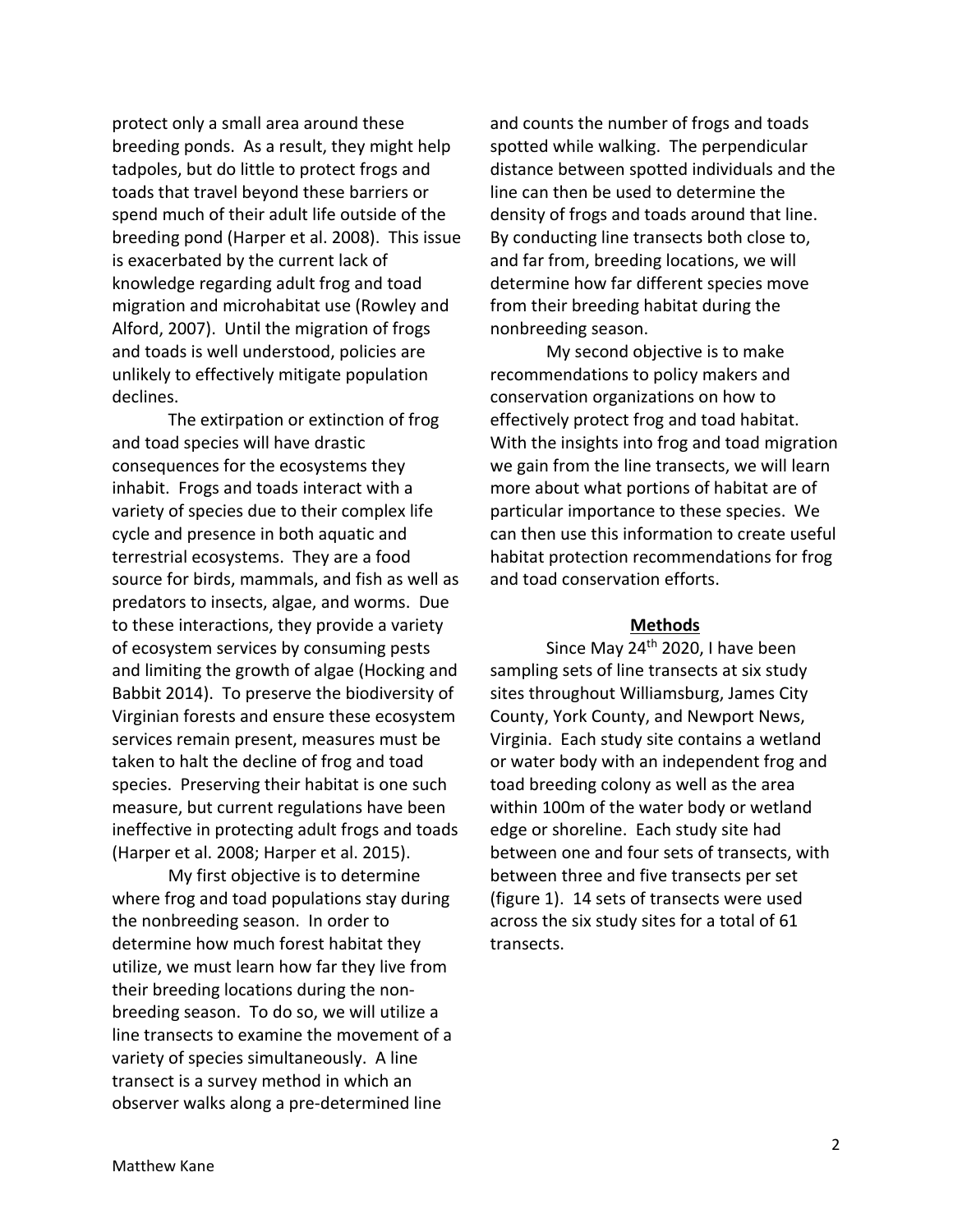

*Figure 1:* Three sets of Transects at Newport News Park in Newport News VA.

Transects are approximately 250 m long, run parallel to the shoreline, and are spaced 25m apart. This 25 m spacing was determined based on the average daily movement of an American toad as measured by other members of the ACER lab at William and Mary. We separated transects in this manner in order to prevent a frog or toad spotted at one transect from moving to another before I walked through it (Check 2019; Windorf 2019). The 0 m transect was recorded by walking along the shoreline with a GPS unit while the 25m through 100m transects drawn parallel to the 0 m line using ArcGIS.

I surveyed all transects once per week from May to December 2020, once every other week from December to January 2020 when frogs and toads were in brumation, and once per week again from February 2021 to the present. I will continue to survey all transects once per week until the week of May 24<sup>th</sup> 2021 in order to complete one year of transects. I walked transects in the early morning and evening, targeting days with no

frost or freezing temperatures in order to survey when frog and toad species are most active.

At the start and end of every transect, I recorded the temperature, humidity, wind speed, and time of day. When a frog or toad was spotted while walking a transect, I recorded the individual's species, approximate age, perpendicular distance from the transect line, substrate on which it was spotted, and the behavior upon detection. I also used a GPS device to record the location of the detection.

#### **Preliminary Results**

In total, I visually detected 1,456 individual frogs and toads among all six study sites. The species I spotted most frequently was the Eastern Cricket Frog (*Acris crepitans)* (Figure 2). There were four main genera of frogs and toads that made up the vast majority of visual detections. These genera were *Acris*: composed of eastern and southern (*Acris gryllus*) cricket frogs *Lithobates*: composed of "true" frogs such as the pickerel frog (*Lithobates palustris)*, bullfrog (*Lithobates catesbeianus)*, and coastal plains leopard frog (*Lithobates sphenocephalus utricularius*), *Hyla*: composed of treefrogs, and *Anaxyrus*: composed of American (*Anaxyrus americanus)* and Fowler's toads (*Anaxyrus fowleri*).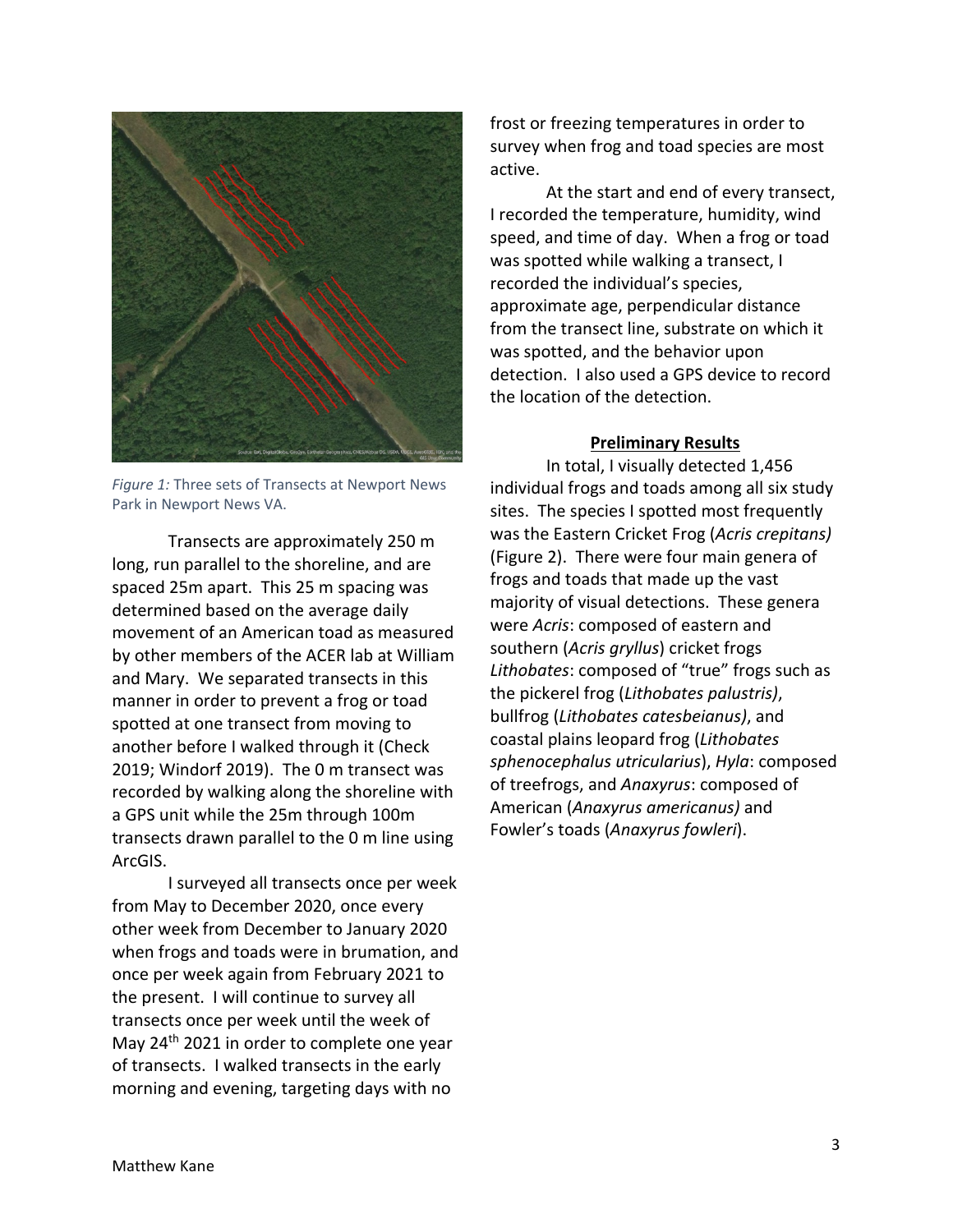

*Figure 2:* Average species count per site. In the event I spotted a frog or toad and was unable to identify the exact species, I identified the genus.

Across all species, the most frogs were spotted at the 0 m transect line and the second most were spotted at the 50 m transect line. On average, over half of all *Lithobates* frogs at each site were found at the 0 m transect line. The other genera on the other hand, were more evenly distributed throughout each site (Figure 3).

Upon examining the GPS locations of each detection, we found that frog and toad detections were clustered at certain study sites. Often, these clusters were located around areas that were prone to flooding or contained a temporal water body such as a stream or puddle. *Lithobates* detections were frequently clustered in this manner

while *Anaxyrus* detections were more uniform (Figure 4). *Acris* and *Hyla* detections were also clustered around these wet areas, though there were much fewer *Hyla* detections overall when compared to the other genera (Figure 3).

#### **Discussion**

In Virginia, the Chesapeake Bay Preservation Act specifies that riparian buffers, or areas of protected habitat, should extend 100 ft, or approximately 30 m, from bodies of water that are designated as "Resource Protection Areas." Based on my current results, this buffer is likely insufficient to protect the habitat frogs and toads use as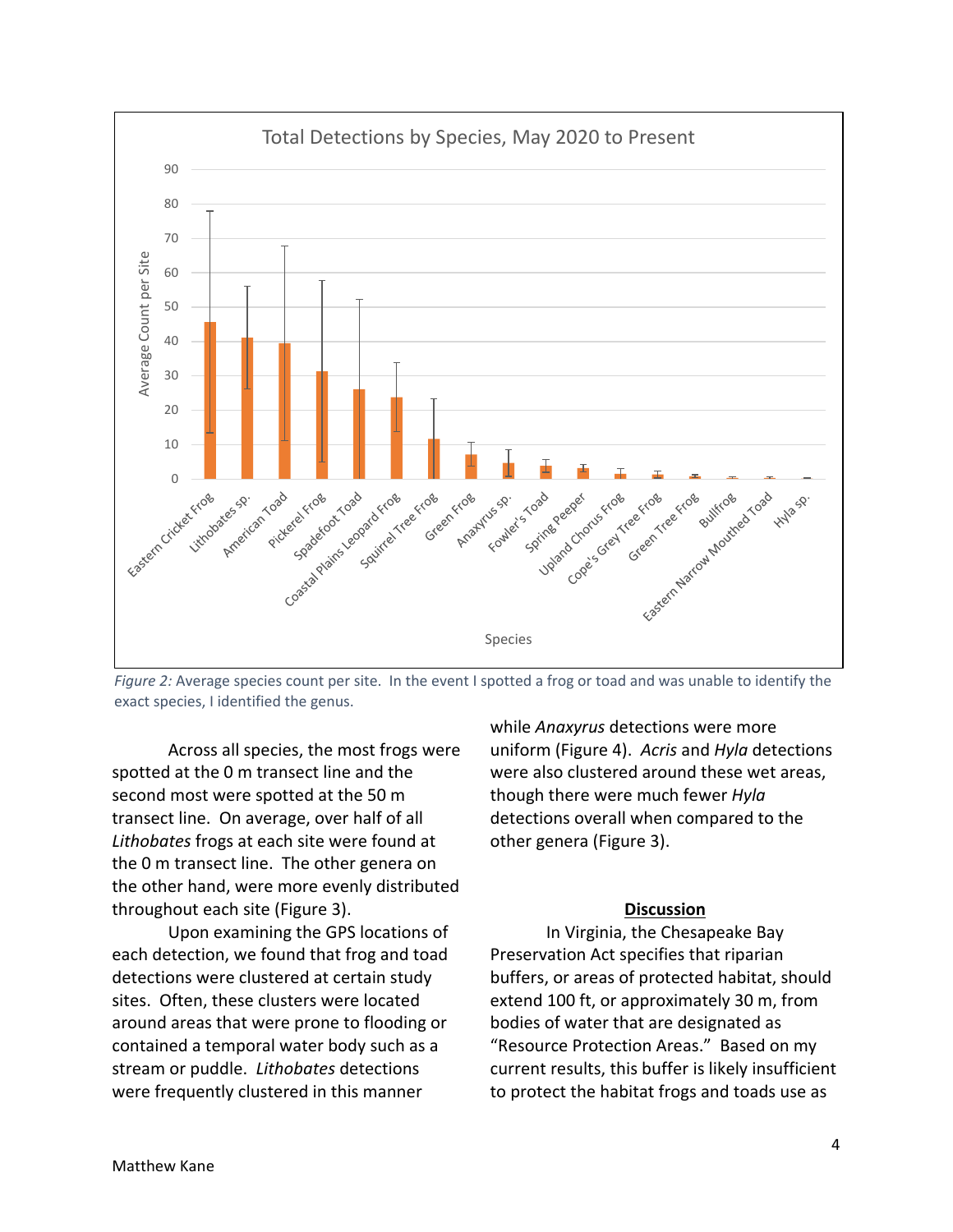



adults. Frogs and toads spend the majority of their adult life in their nonbreeding habitat (Harper et al. 2008). Therefore, it is essential that amphibian conservation efforts ensure frogs and toads are able to use this habitat. So far, I have regularly spotted a variety of frogs and toads at transects between 50 m and 100 m from breeding locations. This indicates that frogs migrating away from breeding habitat to wintering grounds will travel beyond current protective barriers in Virginia. Based on these results, I would recommend that riparian buffers be extended beyond 100 m to encompass an area that will be more likely to support a frog or toad population.

Between now and the end of summer 2021 I will finish collecting data from my transects and be able to examine the distribution of frogs during the early breeding season from January to May. I will also be able to combine these results with my current



*Figure 4:* Set of Transects at Lake Matoaka in Williamsburg VA. At this site, *Lithobates* detections are clustered around a stream that runs through the site while *Anaxyrus* detections are more uniformly spread out.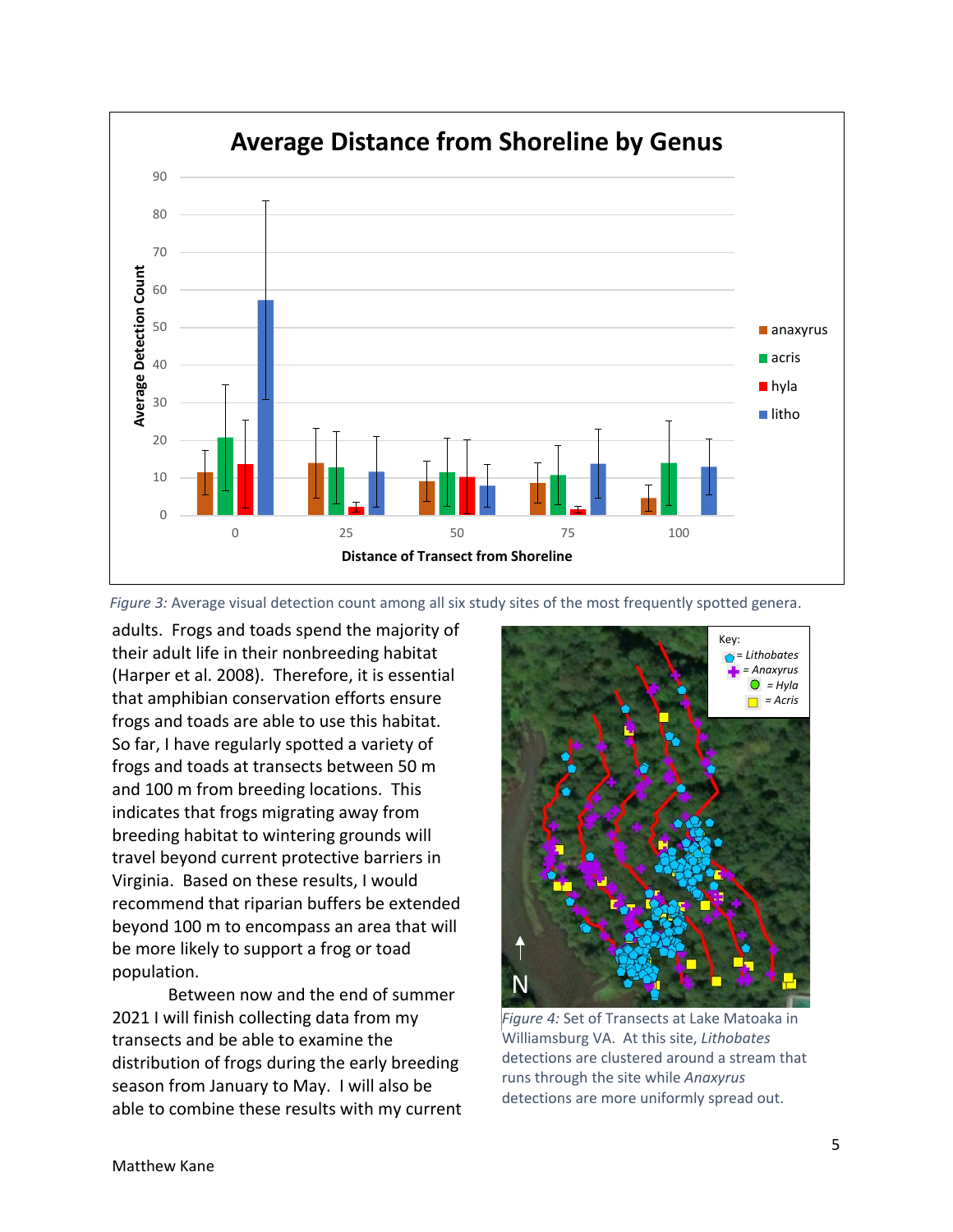data to thoroughly compare the distributions of frog and toad species as well as how they change over the course of the year. I am also currently collecting data on the ground cover and vegetation composition along my transects. With this information, I intend to examine the relationship between environmental factors and the distribution of adult frogs and toads. With this information we will be able to gain a better understanding of why frog and toad detections are clustered and vary by genera.

#### **Acknowledgements**

Funding for this research was provided by the Virginia Space Grant Consortium and the William & Mary Graduate Program.

### **References**

Beebee, T. J. C., & Griffiths, R. A. (2005). The amphibian decline crisis: A watershed for conservation biology? *Biological Conservation*, *125*(3), 271– 285. https://doi.org/10.1016/j.biocon.2005.04. 009

- Buckland, S. T., Rexstad, E. A., Marques, T. A., & Oedekoven, C. S. (2015). *Distance Sampling: Methods and Applications* (S. T. Buckland, E. A. Rexstad, T. A. Marques, & C. S. Oedekoven, eds.). https://doi.org/10.1007/978-3-319- 19219-2\_4
- Check, C. (2019). Annual Movement Patterns and Microhabitat Use of Two Anaxyrus Species in the Southeastern Coastal Plain. College of William & Mary.
- Chelgren, N. D., Samora, B., Adams, M. J., & Brome, M. (2011). Using Spatiotemporal Models and Distance Sampling to Map the Space Use and Abundance of Newly

Metamorphosed Western Toads (Anaxyrus Boreas). *Herpetological Conservation and Biology*, *6*(2), 175– 190.

- Collins, J. P. (2010). Amphibian decline and extinction: What we know and what we need to learn. *Diseases of Aquatic Organisms*, *92*(2–3), 93–99. https://doi.org/10.3354/dao02307
- Ficetola, G. F., Rondinini, C., Bonardi, A., Baisero, D., & Padoa-Schioppa, E. (2015). Habitat availability for amphibians and extinction threat: A global analysis. *Diversity and Distributions*, *21*(3), 302–311. https://doi.org/10.1111/ddi.12296

Gardner, T. A., Barlow, J., & Peres, C. A. (2007). Paradox, presumption and pitfalls in conservation biology: The importance of habitat change for amphibians and reptiles. *Biological Conservation*, *138*(1– 2), 166–179. https://doi.org/10.1016/j.biocon.2007.04. 017

- Grant, E. H. C., Miller, D. A. W., Schmidt, B. R., Adams, M. J., Amburgey, S. M., Chambert, T., … Muths, E. (2016). Quantitative evidence for the effects of multiple drivers on continental-scale amphibian declines. *Scientific Reports*, *6*(April), 1–9. https://doi.org/10.1038/srep25625
- Harper, E. B., Patrick, D. A., & Gibbs, J. P. (2015). Impact of forestry practices at a landscape scale on the dynamics of amphibian populations. *Ecological Applications*, *25*(8), 2271–2284. https://doi.org/10.1890/14-0962.1
- Harper, E. B., Rittenhouse, T. A. G., & Semlitsch, R. D. (2008). Demographic